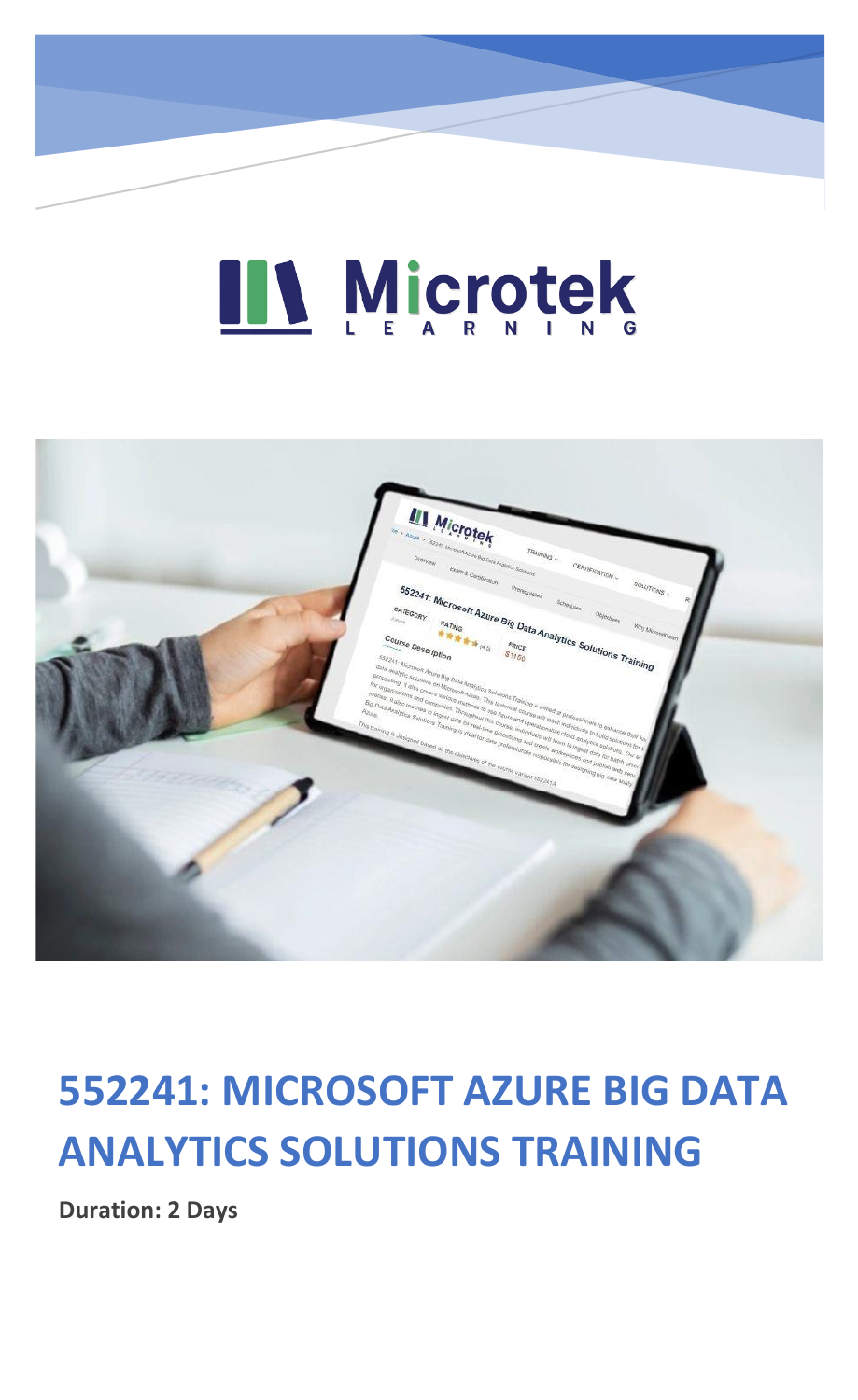## **N** Microtek

### **Course Description**

552241: Microsoft Azure Big Data Analytics Solutions Training is aimed at professionals to enhance their knowledge about developing big data analytic solutions on Microsoft Azure. This technical course will teach individuals to build solutions for batch and real-time data processing. It also covers various methods to use Azure and operationalize cloud analytics solutions. Our enterprise training program is best for organizations and companies. Throughout this course, individuals will learn to ingest data for batch processing and interactive design queries. It also teaches to ingest data for real-time processing and create workspaces and publish web services. 552241: Microsoft Azure Big Data Analytics Solutions Training is ideal for data professionals responsible for designing big data analytics solutions on Microsoft Azure.

This training is designed based on the objectives of the course variant 552241A.

### **Who should attend this course?**

This training is aimed at experienced data professionals who create big data analytics solutions on Microsoft Azure and want to leverage their existing knowledge to create big data real-time processing solutions.

### **Prerequisites**

- Experience processing and querying bulk data
- Experience analyzing real-time and historical data
- Experience using SQL and data analysis / visualization tools (e.g. Power BI)

E

• Experience using PowerShell (Note: A basic PowerShell tutorial is included in the course.)

R

N

٠

N

### **Curriculum**

### **Module 1: Design big data batch processing and interactive solutions (552241A)**

This module explains how to load data into Microsoft Azure for batch processing.

#### **Lessons**

- Module Objectives
- Lesson 1: Ingest data for batch processing
- Lesson 2: Design for batch processing
- Lesson 3: Design interactive queries
- Review

**Lab 1:** Design big data batch processing and interactive solutions

- Exercise 1: Load data into Microsoft Azure
- Exercise 2: Prepare data for batch processing
- Exercise 3: Query the data

After completing this module, students will be able to:

- Load data into Microsoft Azure
- Prepare data for batch processing
- Query the data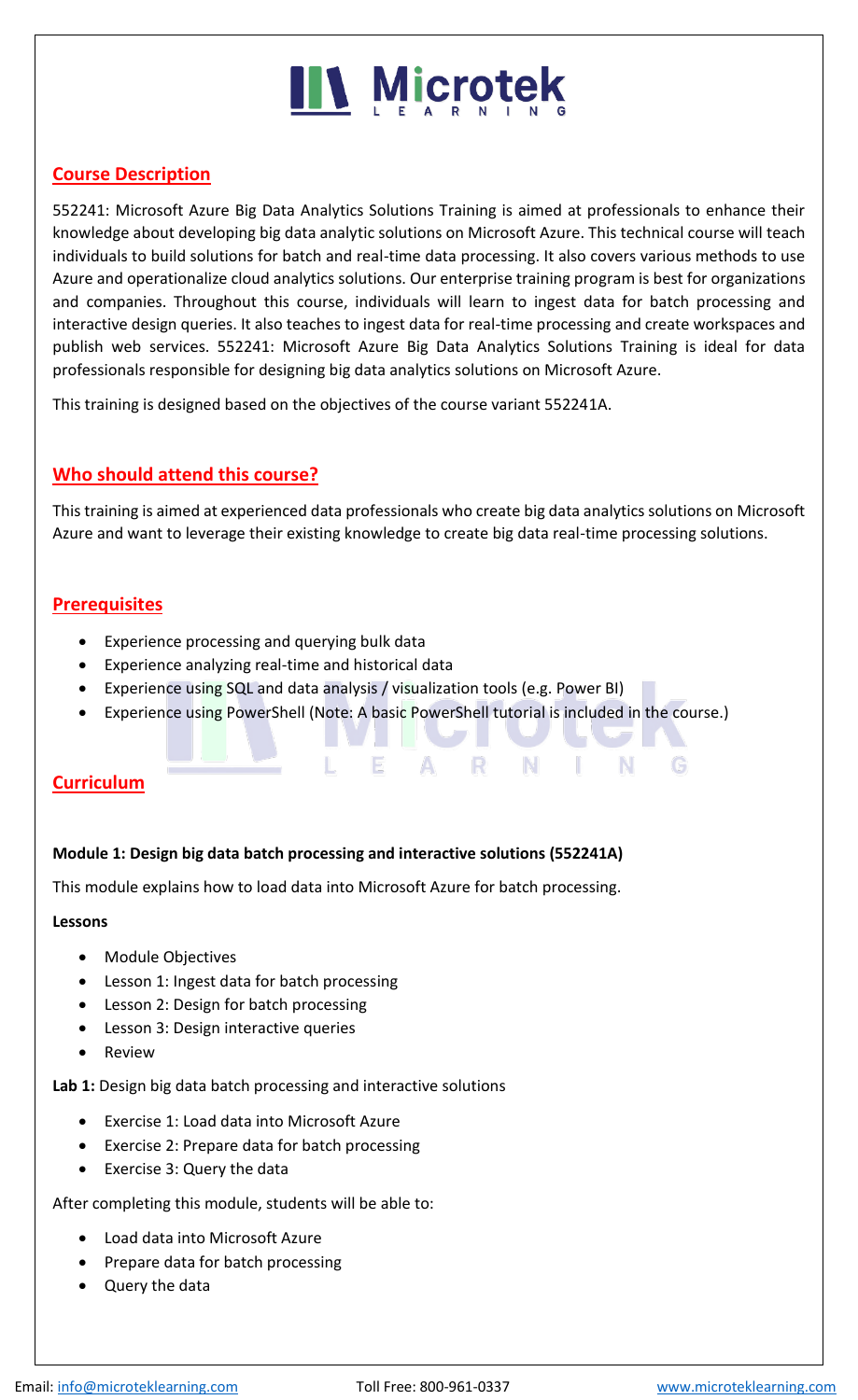### **IN Microtek**

### **Module 2: Design Big Data Real-Time Processing Solutions (552241A)**

This module explains how to load data into Microsoft Azure for real-time processing.

### **Lessons**

- Module Objectives
- Lesson 1: Ingest data for Real-Time Processing
- Lesson 2: Designing for Real-Time Processing
- Lesson 3: Design interactive queries for Big Data
- Review

**Lab 1:** Design Big Data Real-Time Processing Solutions

- Exercise 1: Load data into Microsoft Azure
- Exercise 2: Prepare data for Real-Time Event Processing
- Exercise 3: Visualize the Data

After completing this module, students will be able to:

- Load data into Microsoft Azure
- Prepare data for real-time event processing
- Visualize the data

### **Module 3: Operationalize end-to-end cloud analytics solutions (552242A)**

This module explains how to Azure Data Factory to centrally manage data from different sources.

A

R

Е

#### **Lessons**

- Module Objectives
- Lesson 1: Create a data factory L
- Lesson 2: Create a data-driven workflow
- Lesson 3: Monitor and Manage the data factory
- Lesson 4: Move, Transform and Analyze Data
- Lesson 5: Design a deployment strategy for an end-to-end solution
- **Review**

**Lab 1:** Operationalize end-to-end cloud analytics solutions

- Exercise 1: Create a data factory
- Exercise 2: Create a data-driven workflow
- Exercise 3: Monitor and Manage the data factory
- Exercise 4: Move, Transform and Analyze Data
- Exercise 5: Design a deployment strategy for an end-to-end solution

After completing this module, students will be able to:

- Create, Manage & Monitor a data factory
- Create a data driven workflow
- Move, Transform and Analyze Data
- Create a deployment strategy using PowerShell

### **Module 4: Appendix B: PowerShell for Technology Professionals (552241A Optional)**

This module explains how to use PowerShell to administer computer, network, application, and Azure resources.

#### **Lessons**